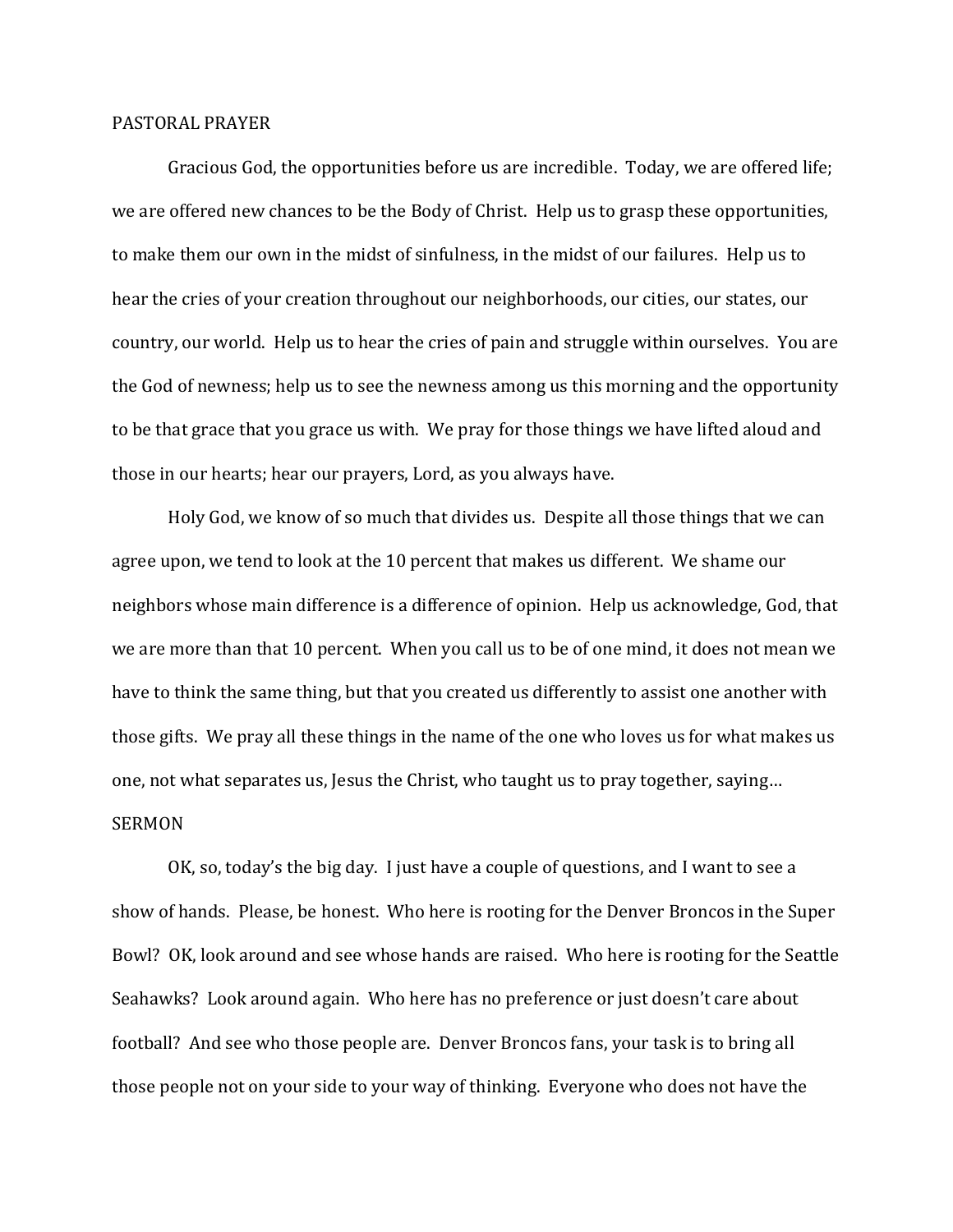same opinion, well, you just get out of here. This building is about thinking the same way about everything. If you aren't with us, you're against us. I think that's biblical.

 No, seriously, don't do that. Should we really determine another's worth by the team he/she is cheering for? No, that just comes down to a preference that ends with the game. It means nothing in the grand scheme of things. If that's the case for sports, that barely touches the issues of the Christian world or our greater world. Many Christians draw up boundary lines based on the smallest of principles. Scripturally, we are called to unity, but not to be the same. Today we answer the question, "What side are you on?" The answer is none at all. There are no sides when we take up the name of Christian; there is just us, united under the Gospel of Christ. Let's take time to recognize what really matters as we look at what divides us and the remedies for our division from these scriptures.

 Unity is a difficult word for us when we aren't all the same. We find ourselves in a very divided time. If nothing else, look at Congress. I just watched the State of the Union this last Tuesday, and I was greatly saddened. The formalities showed unity, but that was only on the surface. While this should be an event of bringing together, it showed how far away we really are as a country. People look around Congress to see whether the other is red or blue, for one means friend and the other, foe. No matter which side of the aisle you agree with, let's be honest, both sides act childishly. There is no sense of mature coming together and faithful compromise; there is only war and impasse. Today, we recognize sports. Of course, we will be divided to an extent when our teams are playing. I'm will always give Jeff a ribbing about the Packers, 'cause I don't like them. Some leave division in the stadium, and others bring it into the world. In 2011, at the opening game of the San Francisco Giants and LA Dodgers baseball seasons, a father travelling to LA to see the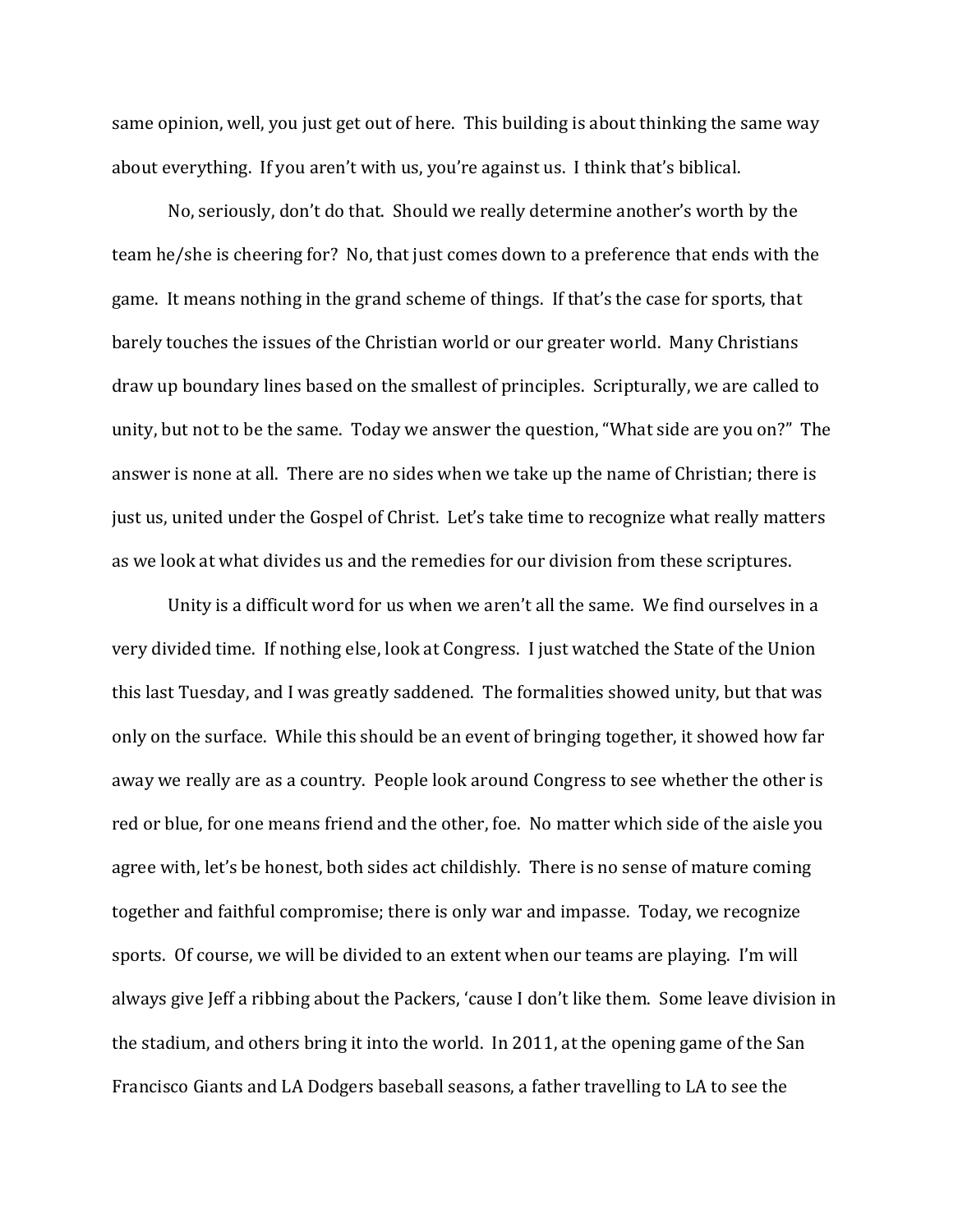Giants was beaten by unruly Dodgers fans who actually won that game, 2-1. This last June, two years after his brutal attack, he has come home. This disgusts me, but I know it's more than the sport. In the church, we have a lot of problems. We can act like Congress, limiting the Gospel of Jesus Christ to a few hot-button issues. It becomes, what do you think about this issue? Or that issue? These are not the beginnings of dialogue, but the beginnings of battle lines. Name the big issues in the church today, and each side is naming who is superior and who is inferior, not educated. We are not carrying Christ's light. The church has become a divided place, and when we cannot even name our own dividedness, how can we minister to the world? We need something beyond affiliations to guide us.

 When I was a young child, I remember my mother reading to me every night. One of the books she read to me was "The Sneeches" by Dr. Seuss. It tells the story of these tall yellow creatures named Sneeches; some had a green star on their bellies and others did not. The ones with the green stars looked down on those who had no star, thinking they were not special. Then came along the inventor Sylvester McMonkey McBean, with a machine that would give those Sneeches a green star on their bellies, only for three-dollars. Soon, all Sneeches had a star on their chests. Well, those Sneeches already with a star learned that Sylvester McMonkey McBean had a machine to take the star off their chests for the special price of ten dollars. Well, this escalates until Sneeches of all kinds forget what it was about to begin and Sylvester McMonkey McBean runs away a very rich man. This story stuck with me; it showed how we take the smallest thing and make it the biggest thing when there's so much else that matters. Dr. Seuss' story sounds like Ephesians' Message.

 The passage from Ephesians tells a great deal about the struggles of this church. The unspoken question to this passage is, "Why bother with unity?" There was a lot that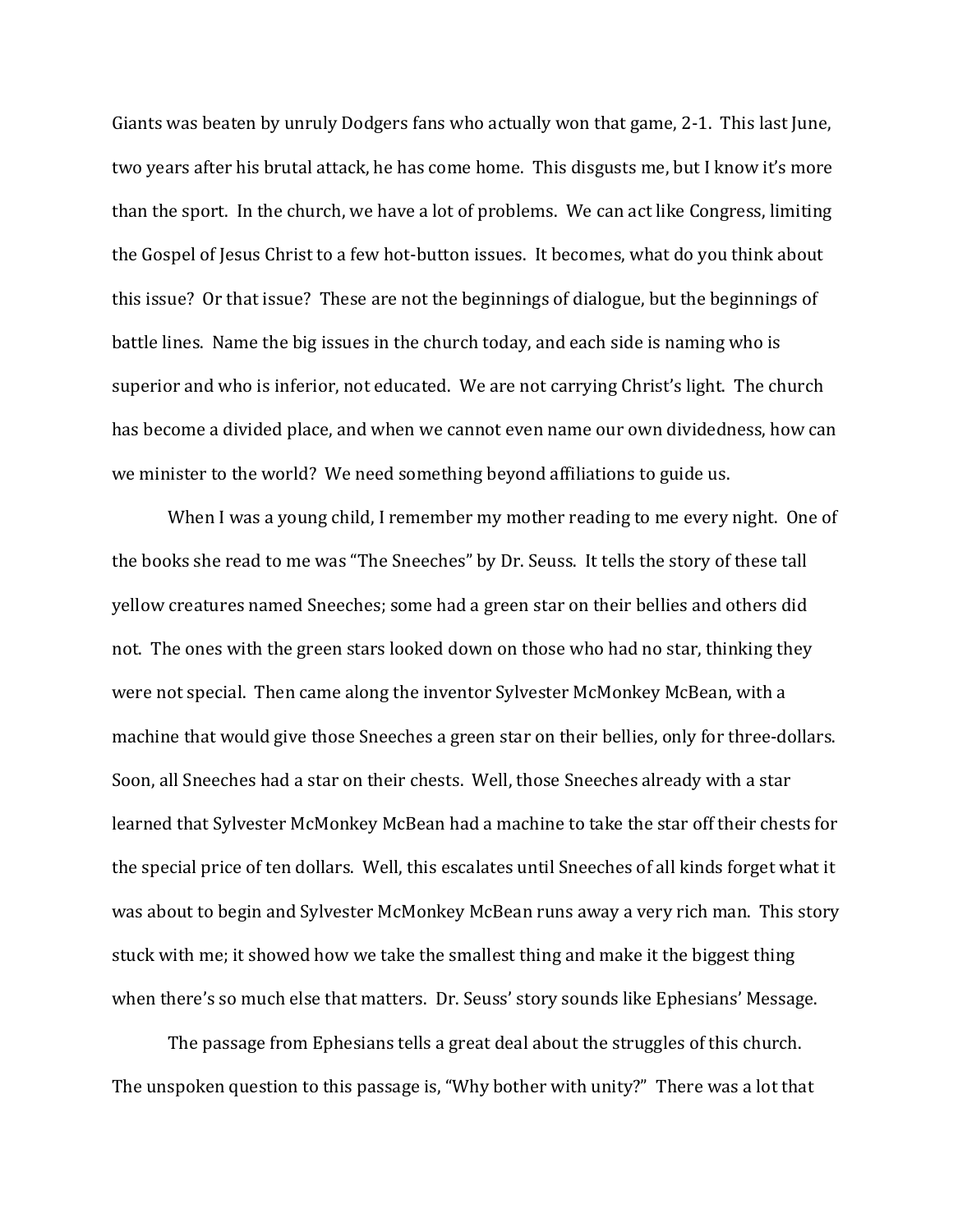was wrong. There were Gentiles, there were Jews, and the thought was that these people were so diametrically opposed that one had to be right, and the other had to be inferior. One had green stars on their bellies, and the other ones did not. No one gets a pass. The response is frank and to the point: "There is one body and one Spirit, just as you were called to the one hope of your calling, one Lord, one faith, one baptism, one God and father of all, who is above all and through all and in all." God is one; God calls us to be one people.

All of these examples are emphasizing oneness. Unfortunately, "oneness" often means "sameness," like the Sneeches. There needs to be a difference between "oneness" and "sameness." We can be one without being same. In sports, I'm quite proud of my Nebraska Cornhuskers. I listened to a radio show in Denver about a week ago talking about rivalries, and they brought up the old rivalry between the Huskers and the CU Buffaloes. They commented how absolutely hard it was to get fired up and angry at their opponent when the Husker fans were just too darn nice to them. It was hilarious. That's how we roll, always. In 2011, Catherine and I went to the Bears/Broncos game in Denver. The Bears had lost Cutler and were playing Caleb Hanie as their quarterback, and Denver was in the midst of Tebow Mania. I don't miss those days…for either team. We went as Bears fans. What happened was that the Bears had the game, but the Broncos came back to win it at the end. Many Broncos fans were taunting us and other Bears fans. I was highly disappointed, bordering on angry for this unacceptable performance. However, I was not going to be a victim. I was not going to let this take me down. I made a point of going up to Denver fans, saying "Great game." Most everyone responded in kind. I saw some rude Bears fans arguing with a Broncos fan. I went up to her, saying I was sorry for these bad fans and that it was a great game. Not only did I want Bears fans to be redeemed, I disliked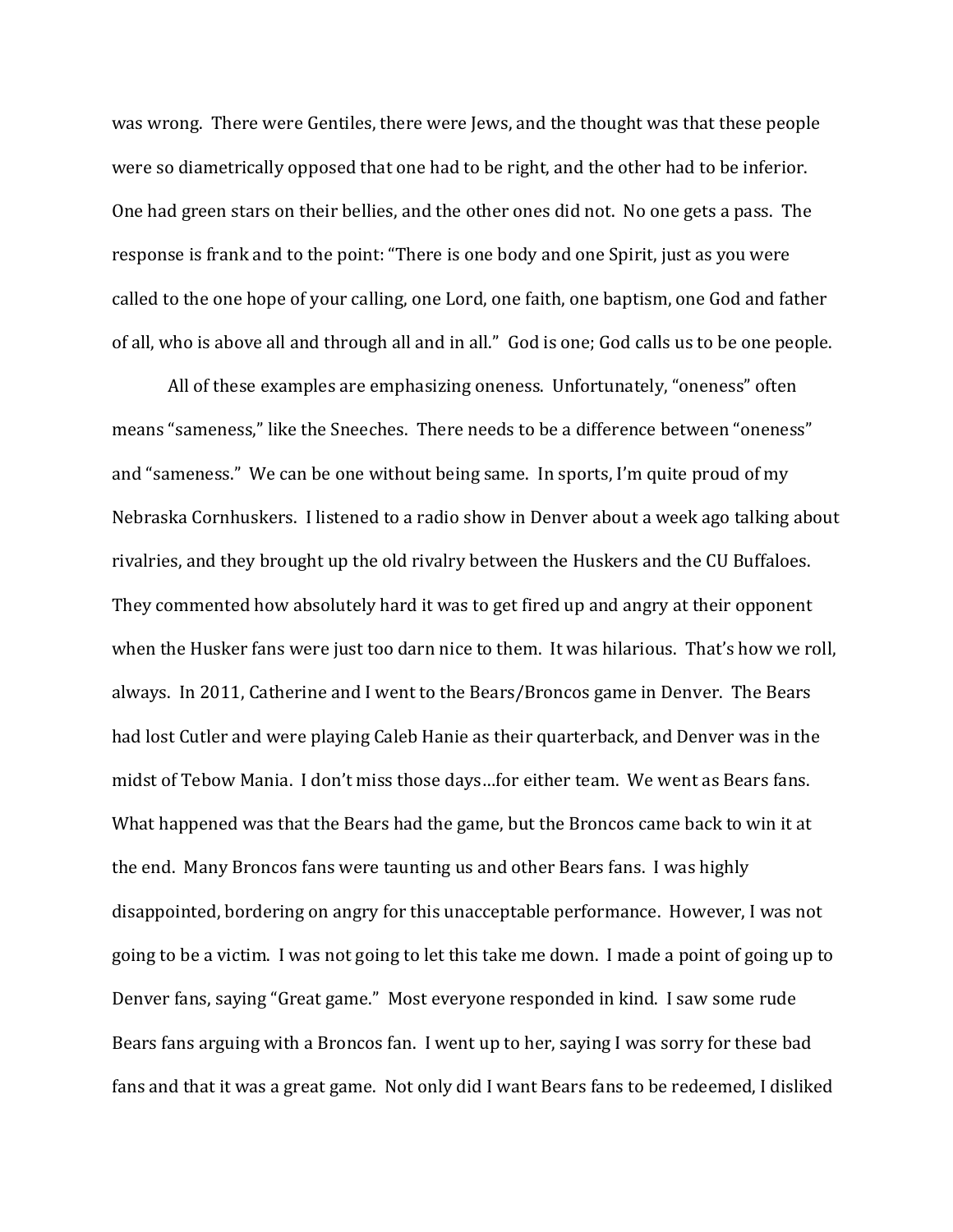that lousy sportsmanship. She responded kindly and commented how well the Bears played. I'm not trying to blow my own horn but to show that we have a choice to buy into the division or we can be the better person, treating others as humans, not opponents.

In our church, we struggle with oneness in many ways. He is a divisive figure, but I like the example of Pope Francis. The Catholic Church has been fraught with issues in recent years, causing a lot of woundedness among its people and people around the world. Nevertheless, I think that he has shown us the Gospel of Christ in a very special way. He is a part of a church that has strong stances toward many hot-button issues, and he has not wavered from those stances. However, the way he has treated those who would be considered his opponents is revolutionary. He does not damn them; he loves them, despite differences in opinion. Some dislike him; some want him to take down their so-called opponents, but he doesn't. He lives in the Gospel with love and compassion, humanizing those others call inhuman. In other words, Pope Francis loves his so-called "enemies."

 In Nebraska, I learned something funny I carry with me to this day. I learned you can say anything you want about someone, as long as you end it with "bless their heart." Catherine told me about a Pennsylvania variant of "God love 'er". Like, "Jeff and his Green Bay Packers can be a real pain in my rear end, bless his heart." We want to pass this off as naming what we really don't like with others and covering it with some form of care that isn't really care at all. But as Catherine said, the implied end to "God love 'er" is "because no one else does." It's nowhere near as real as this message from Jesus. Our second scripture might just be the hardest message of Jesus' ministry because it means we do things we don't nearly want to do. Jesus speaks clearly about those we do not care for, those we consider our opposition, and it is a message we do not want to hear. "I say to you, Love